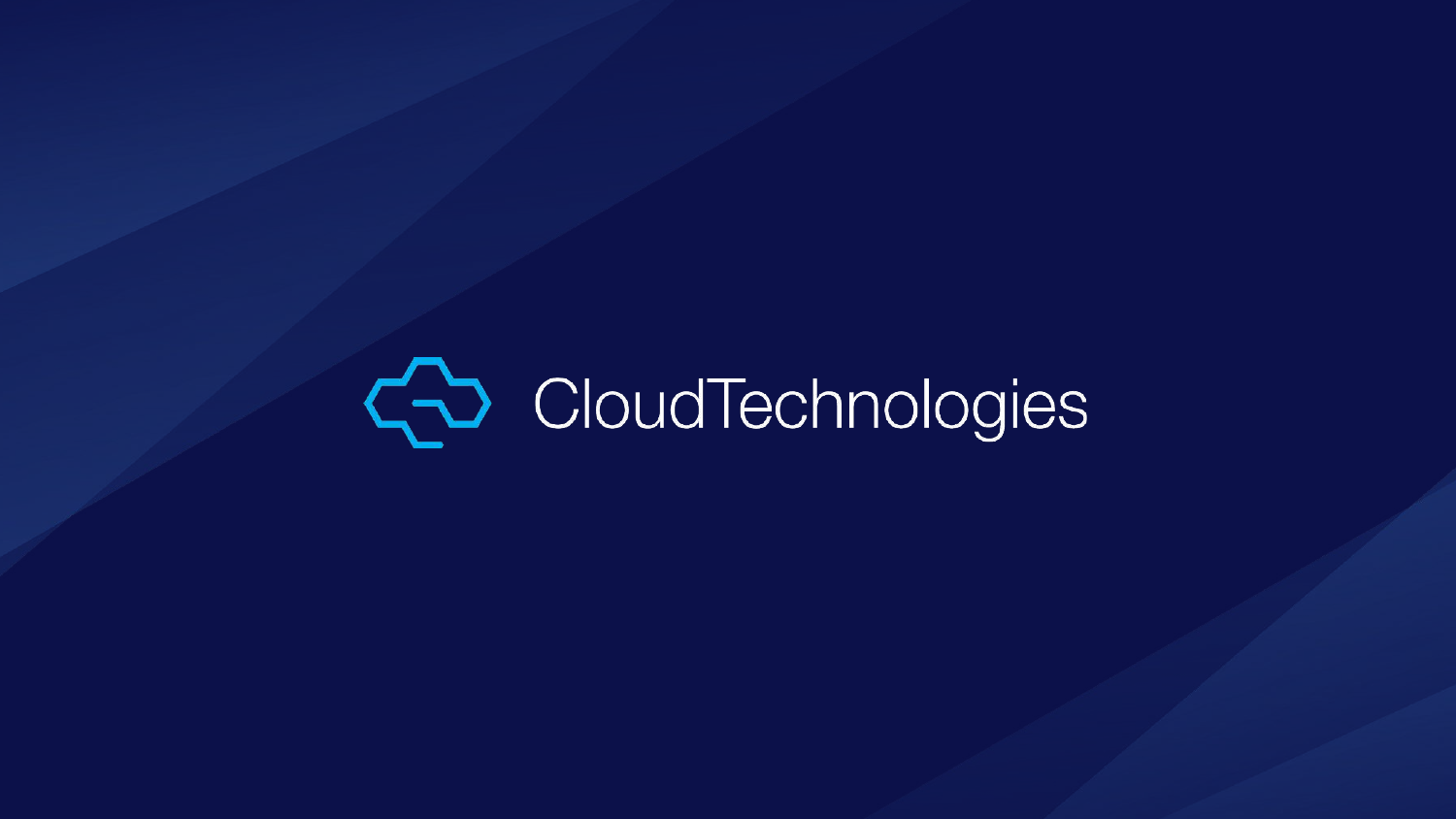# **FFinancial results Q1 2022 Presentation for investors**

May 2022

CloudTechnologies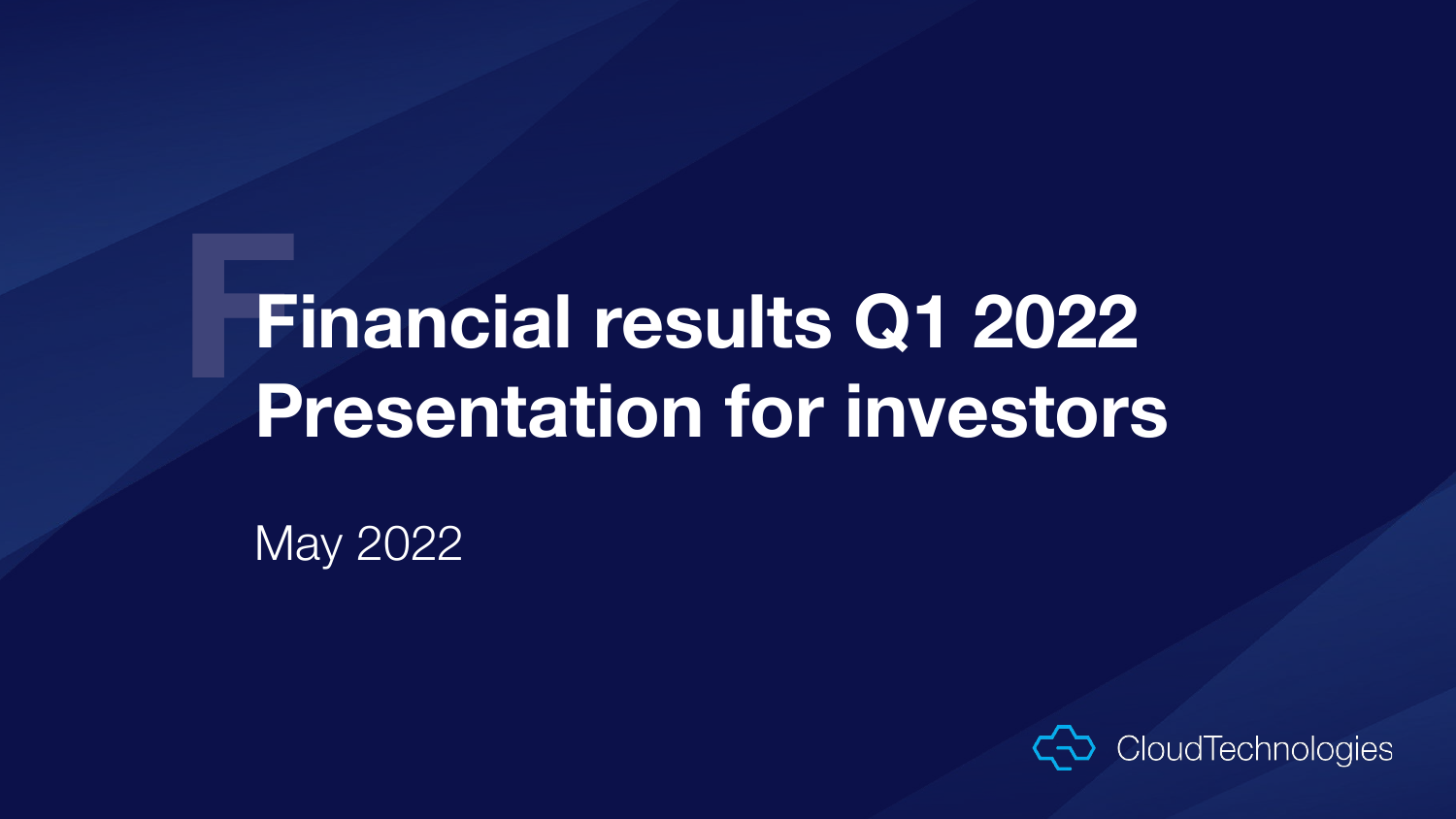#### Summary Q1 2022



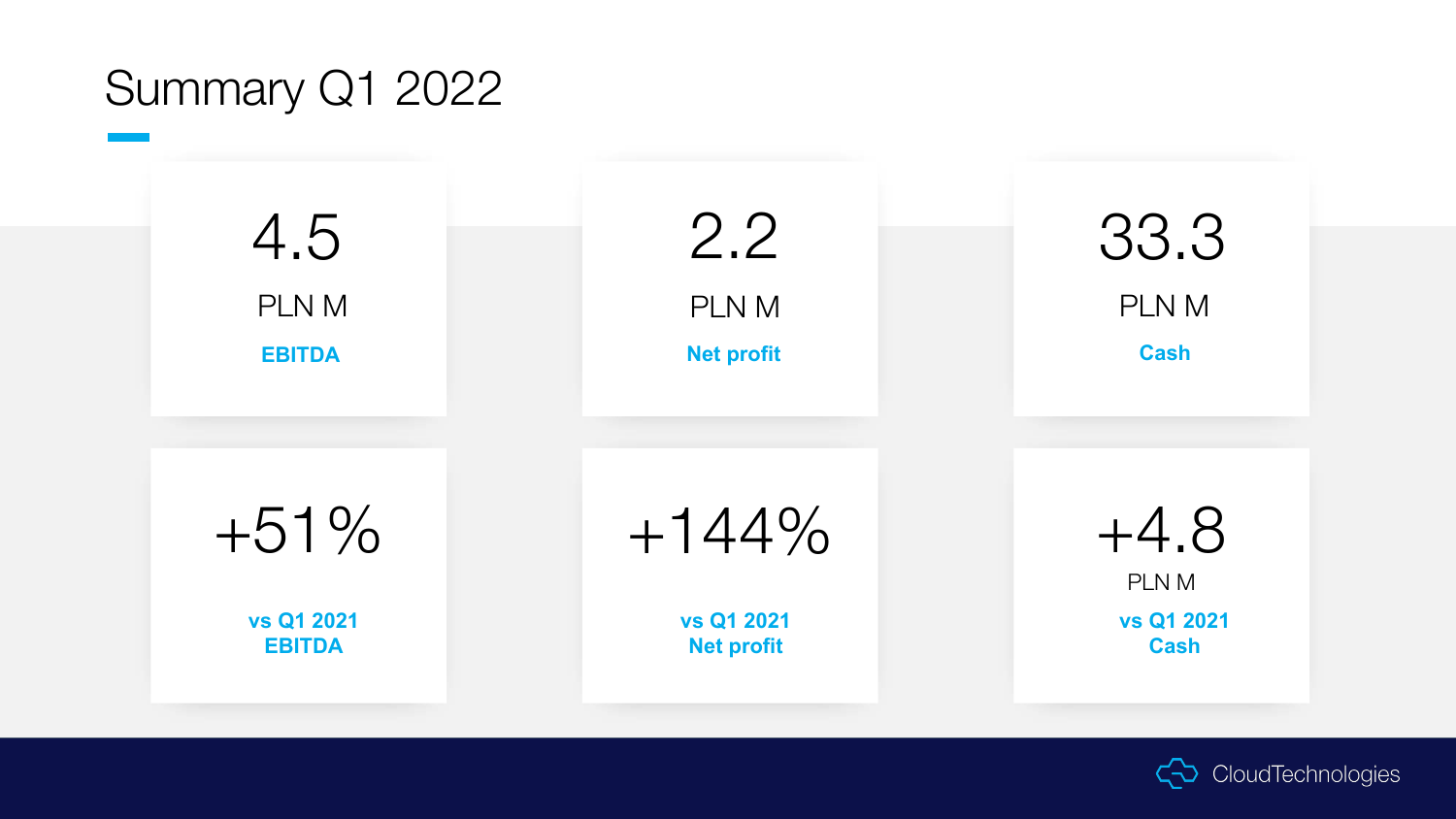## **T**Table of contents

1 | Business model

- 2 | Diversification of revenues
- 3 | Affairs Q1
- 4 | Financial results Q1
- 5 | Balance sheet
- 6 | Cash flow
- 7 | Summary

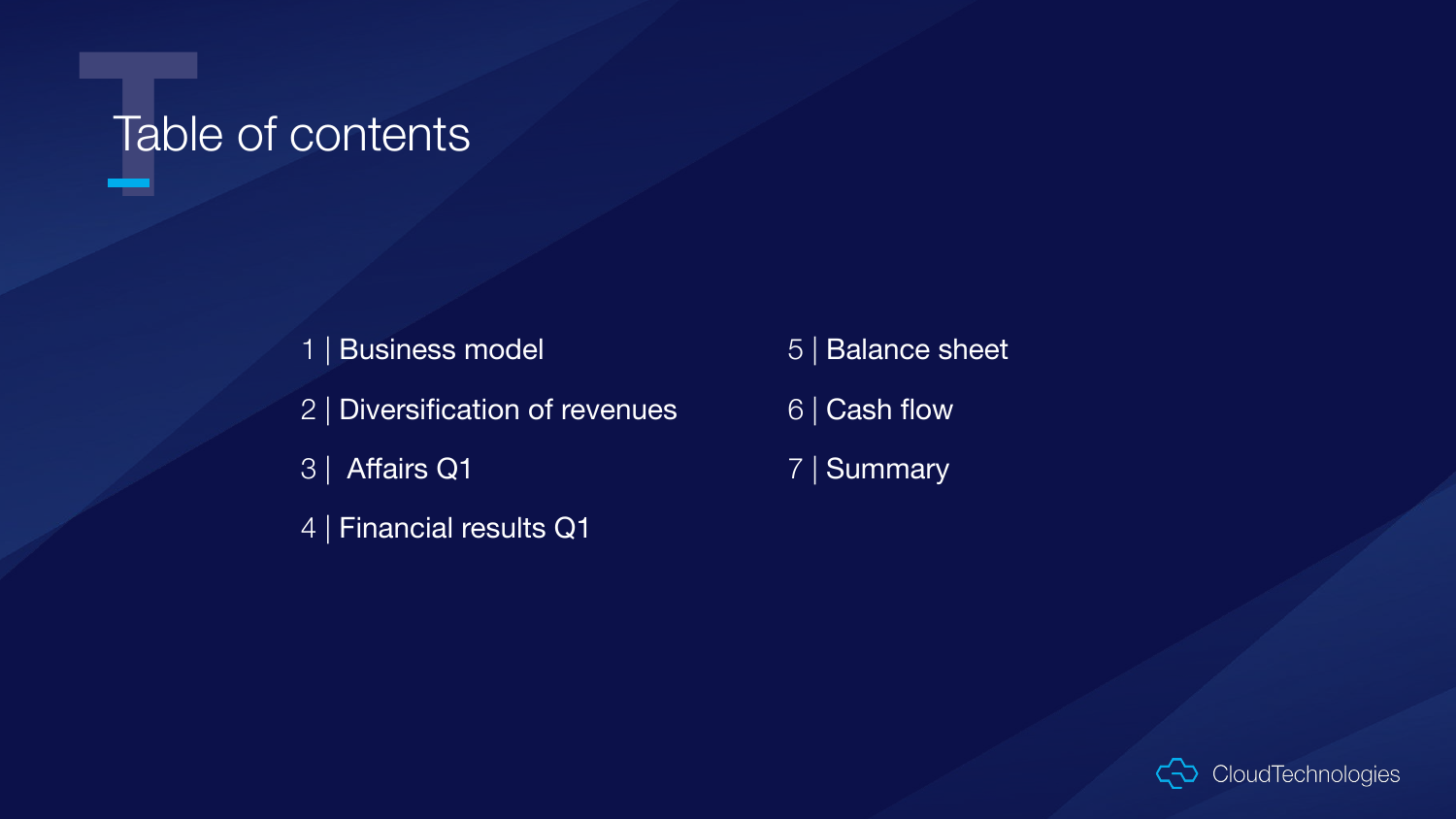#### Scalable and global business model

BIG DATA **- SMART DATA** 



Autorska platforma DMP

**1. Data collecting** from mobile devices and computers

**2. User profiling** on our proprietary DMP platform

**3. Data monetization** on online advertising market

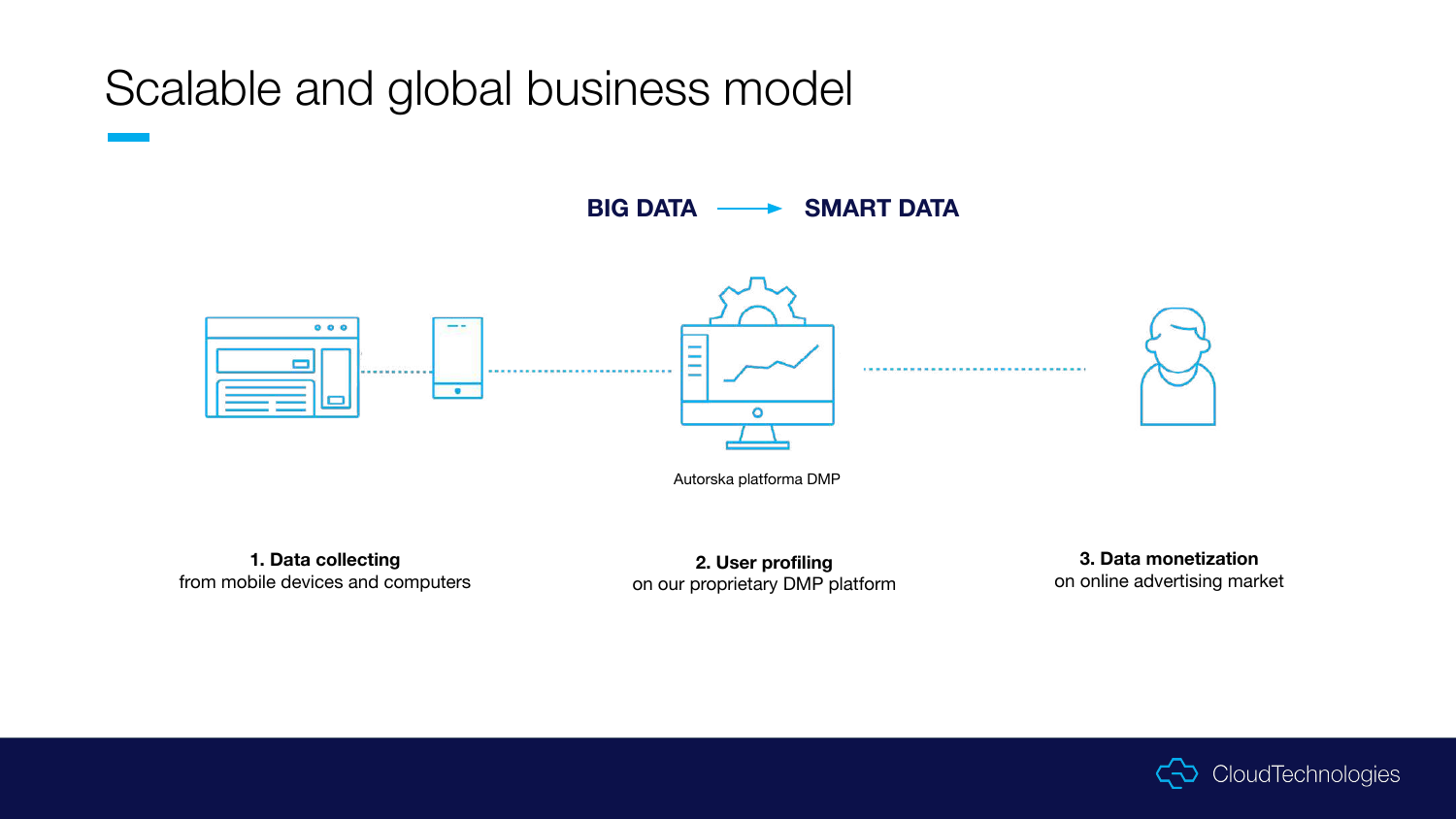#### Growth of data sales in the revenue structure





Data monetization

75,0%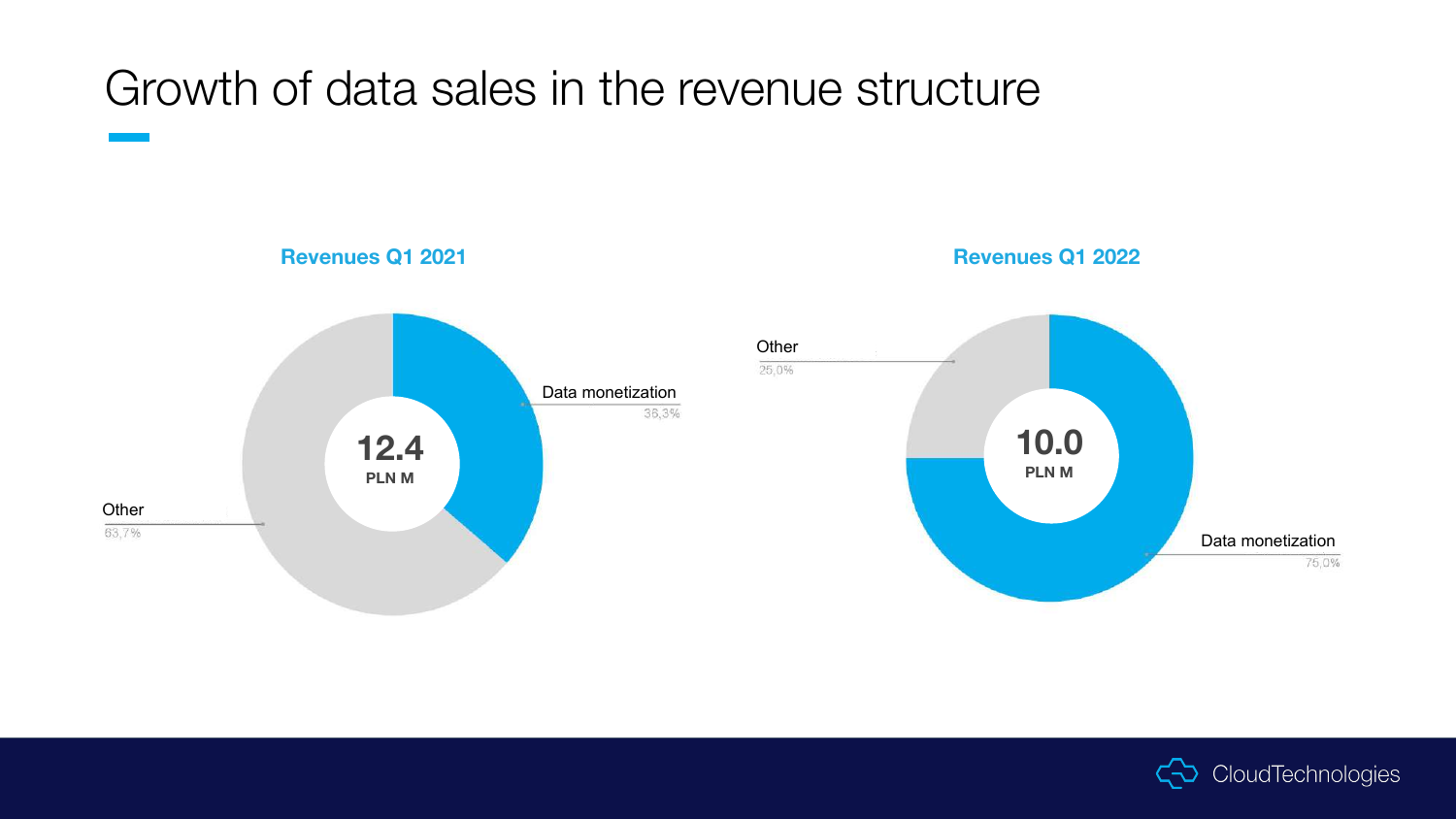### Events Q1: Dynamic growth of Data monetization and start of share buyback

#### **● High potential of Data monetization:**

The Group's business model based on the scalable and global Data Sales segment is a key driver of the company's financial performance growth. The share of Data Sales in revenues in Q1 2022 amounted to 75%. The margin level achieved in this area reached 62%. More than 80% of revenue from Data Sales comes from the United States and is settled in U.S. dollars, while most costs are incurred in Polish zloty.

#### **● Start of share buyback**

On 15 February, the company launched the first tranche of share buyback under the incentive scheme, which is an important part of the strategy for 2021-2023. The first tranche of share buyback ended on 25 March. At that time, Cloud Technologies bought back from investors 14.5 thousand own shares with a total value of PLN 379.2 thousand. After completing the first tranche, the Management Board decided to continue the share buyback on a continuous basis.

#### **● Cloud Technologies Company of the Year 2021 on NewConnect**

In March 2022, the Company Cloud Technologies was awarded as the Company of the Year 2021 on the NewConnect market in the competition "Bulls and Bears", organized by the editors of the Gazeta Giełdy i Inwestorów "Parkiet". In 2021, the company increased its value by over 100%.

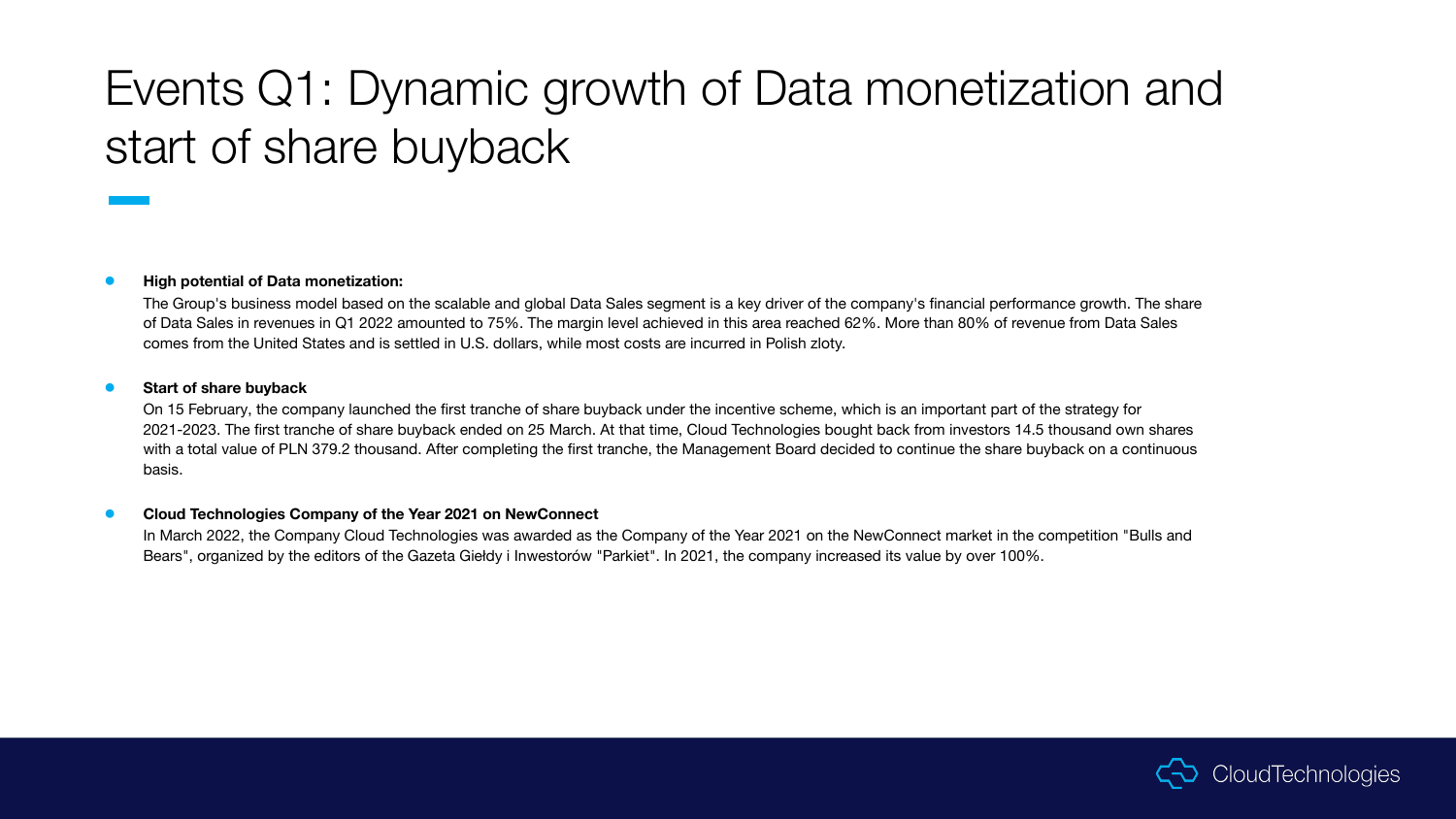### Q1 2022: Profitability increase



#### **Revenues** (mln PLN) **Net profit** (mln PLN) **Cash flow** (mln PLN)





- Focusing Cloud Technologies' business model on the Data Sales segment had a positive impact on the results generated by the Group. The decrease in revenue is primarily related to the reduction in the Group's low-margin other business.
- Net profitability in Q1 2022 reached 22% (up 14.7 p.p. YoY) and increased by 10.8 p.p. compared to Q4 2021. The increasing share of data sales in revenues positively affects the profitability of the business model.
- Net profit in Q1 2022 (PLN 2.2m) increased by 144% YoY. Net profit generated in this period also increased by PLN 0.6m relative to Q4 2021.
- In Q1 2022, cash flow improved again, and the company's cash balance at the end of the period amounted to over PLN 33m. The biggest impact on the positive result had operating cash flow, which amounted to PLN 6.3 million.

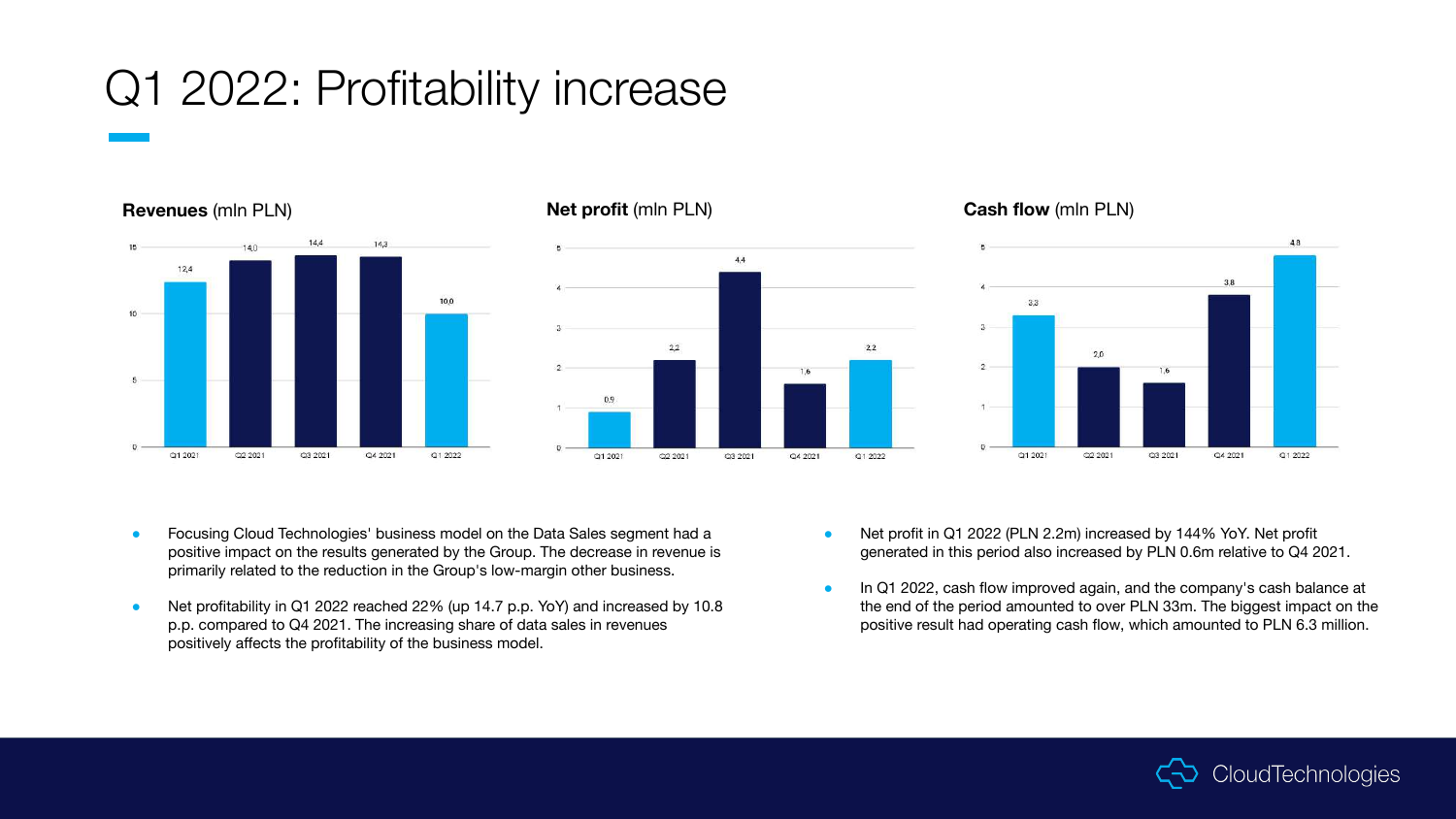### Q1 2022: Dynamic growth of EBITDA

**EBITDA** of segments\* (PLN M) **EBITDA** (PLN M)





● Segment EBITDA achieved in Q1 2022 increased by 70% YoY to 3.9 PLN M.

● EBITDA achieved in Q1 2022 totals 4.5 PLN M (increased by 50% YoY).



\* EBITDA of operating segments, excludes other operating activities and grants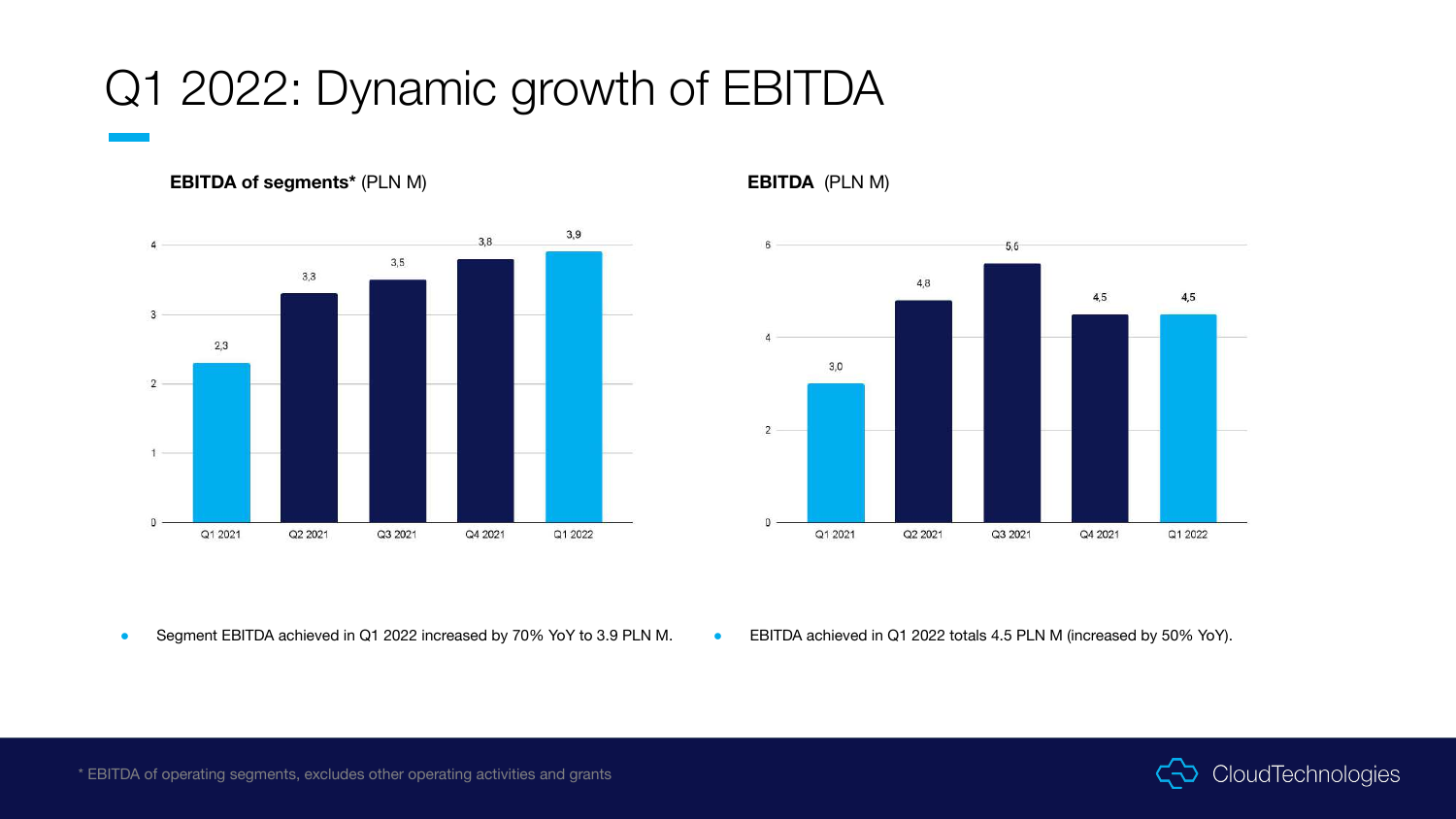## Q1 2022 Balance sheet: Significant increase in cash and decrease in receivables



- Intangible assets (32.5%) and cash (32.1%) dominate the asset structure.
- Receivables and liabilities decreased by 20% and 29.5%, respectively.
- **•** Deferred income relates to the settlement of grants and long-term DMP licenses.

| <b>PLN M</b>                       | 31.03.2022 | 31.12.2021 | 31.03.2021 |
|------------------------------------|------------|------------|------------|
| <b>Fixed assets:</b>               | 45.5       | 47.9       | 47.8       |
| (a) Tangible and intangible assets | 33.8       | 35.3       | 38.8       |
| (b) Others                         | 11.7       | 12.6       | 9.0        |
| <b>Current assets:</b>             | 58.4       | 57.9       | 52.2       |
| (a) Trade receivables              | 20.8       | 26.0       | 26.3       |
| (b) Cash and equivalnets           | 33.3       | 28.5       | 21.1       |
| (c) Others                         | 4.4        | 3.4        | 4.7        |
| <b>Total assets</b>                | 103.9      | 105.9      | 100.0      |
| <b>Equity</b>                      | 78.2       | 75.9       | 67.2       |
| Liabilities and provisions:        | 25.7       | 30.0       | 32.8       |
| (a) Trade payables                 | 1.4        | 2.8        | 3.9        |
| (b) Interest - bearing debt        | 2.9        | 3.3        | 6.7        |
| (c) Deferred incomes               | 18.9       | 20.5       | 20.8       |
| (d) Others                         | 2.5        | 3.4        | 1.4        |
| <b>Total liabilities</b>           | 103.9      | 105.9      | 100.0      |

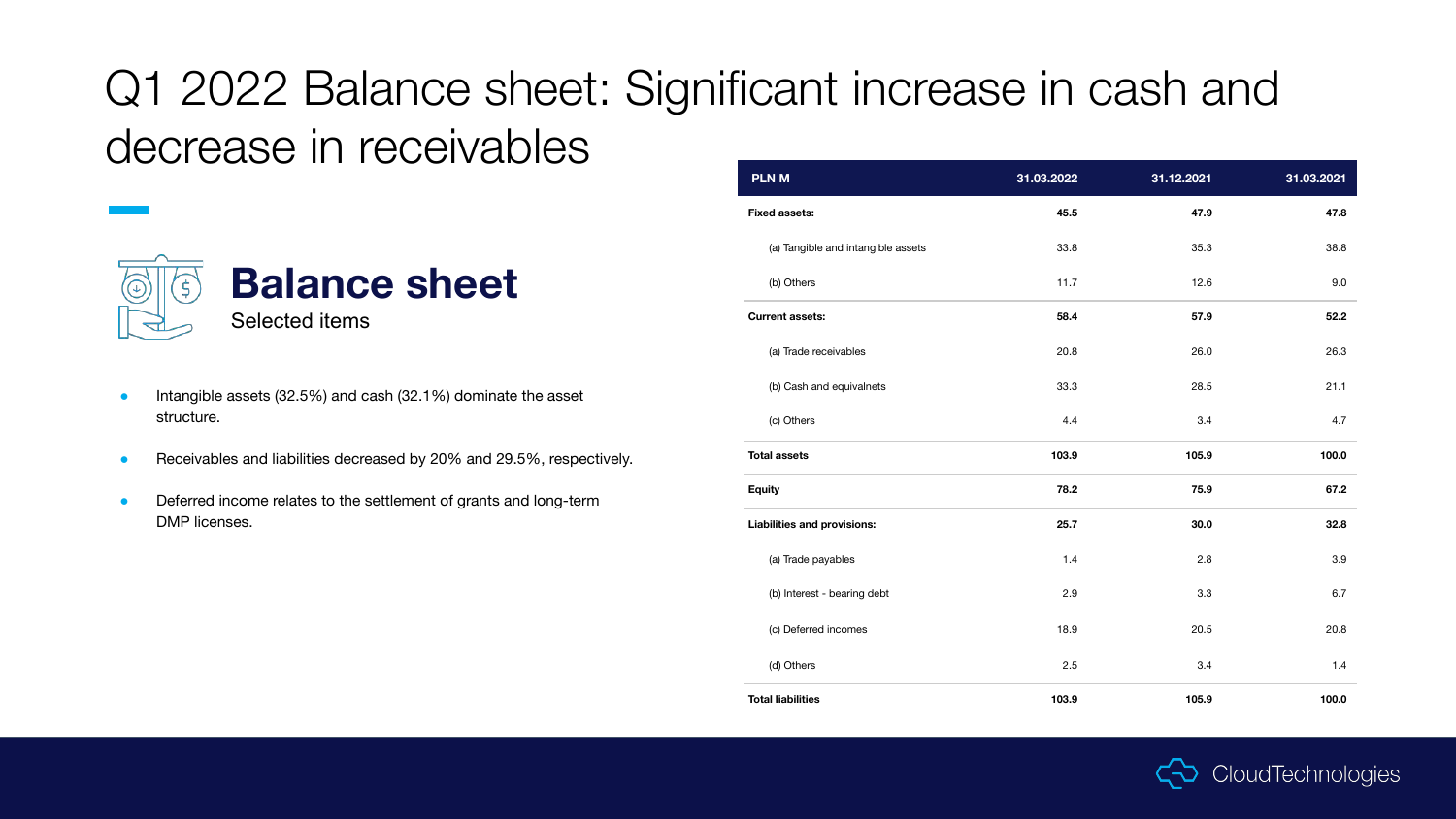### Q1 2022 Cash Flow: High level of net cash flow from operating activities



- Increase in cash is by PLN 4.8 M in the quarter, including positive operating cash flow ( PLN 6.3M)
- Negative cash flow from investments and financing mean that the generated financial surplus is allocated to investments and repayment of existing liabilities.



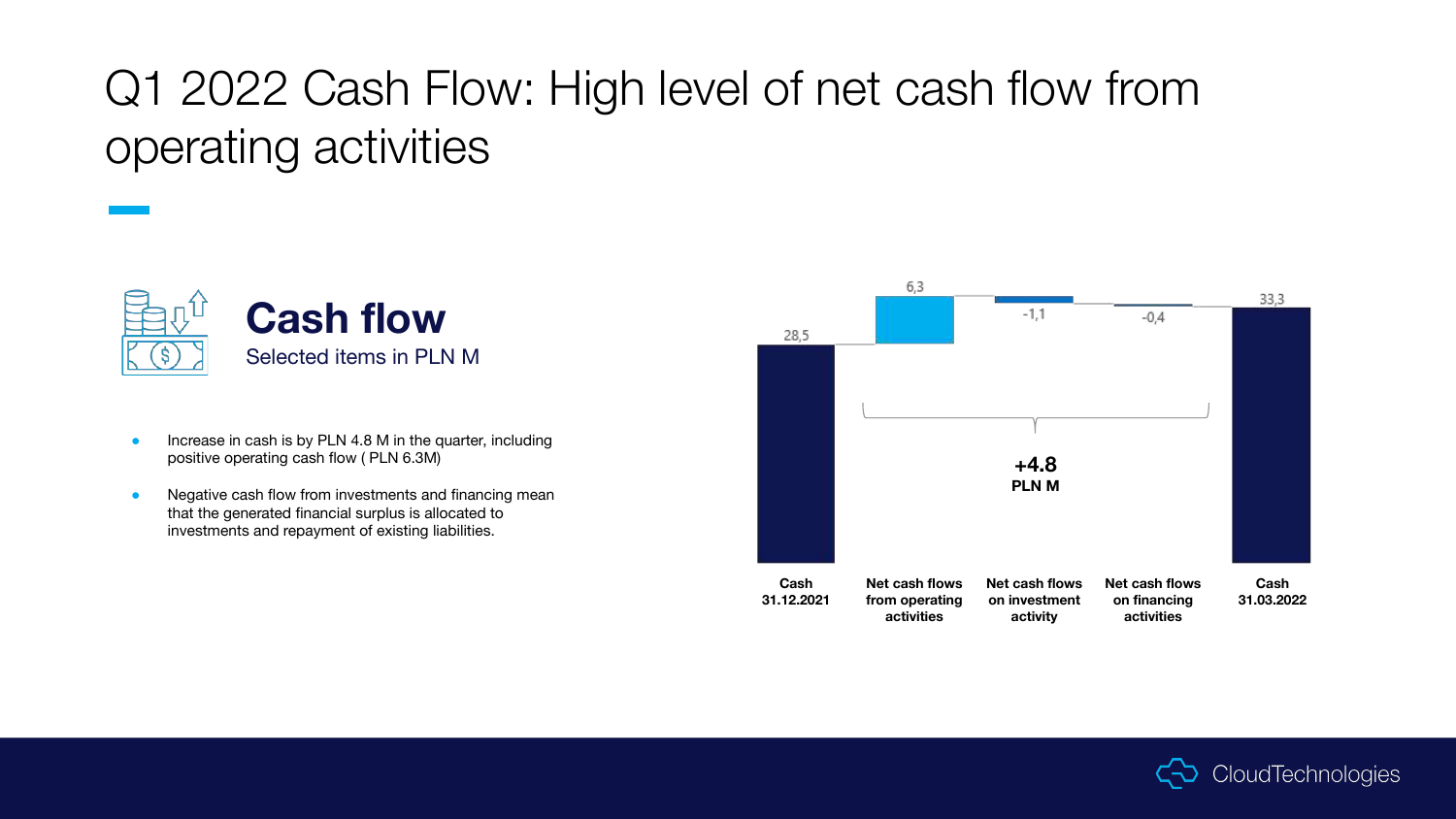#### Valuation of AdTech companies worldwide

High discount relative to foreign comparable companies, space for valuation increase.

|                         | Country    | Capitalization | <b>Sales LTM</b> | <b>EBITDA LTM</b> | <b>EV/Sales</b><br>Q1 2022 | <b>EV/EBITDA</b><br>Q1 2022 |
|-------------------------|------------|----------------|------------------|-------------------|----------------------------|-----------------------------|
| CloudTechnologies<br>55 | PL         | 0.15 PLN B     | 52.7 PLN M       | 19.2 PLN M        | 2.3x                       | 6.1x                        |
| <b>U</b> the Trade Desk | <b>USA</b> | 30.2 USD B     | 1 292.0 USD M    | 144.5 USD M       | 18.9x                      | 174.6x                      |
| Matic                   | <b>USA</b> | $0.7$ USD B    | 237.9 USD M      | 82.4 USD M        | 4.2x                       | 13.6x                       |
| Live <b>Ramp</b><br>Þ.  | <b>USA</b> | 2.5 USD B      | 506.1 USD M      | $-62.3$ USD M     | 2.5x                       | $-20.0x$                    |
| Magnite                 | <b>USA</b> | 1.7 USD B      | 525.8 USD M      | 115.4 USD M       | 3.8x                       | 18.8x                       |
| digital turbine.        | <b>USA</b> | 4.2 USD B      | 993.4 USD M      | 123.8 USD M       | 2.9x                       | 20.6x                       |



Source: Finbox; Company data; capitalization calculated at closing price at last trading session in Q1 2022.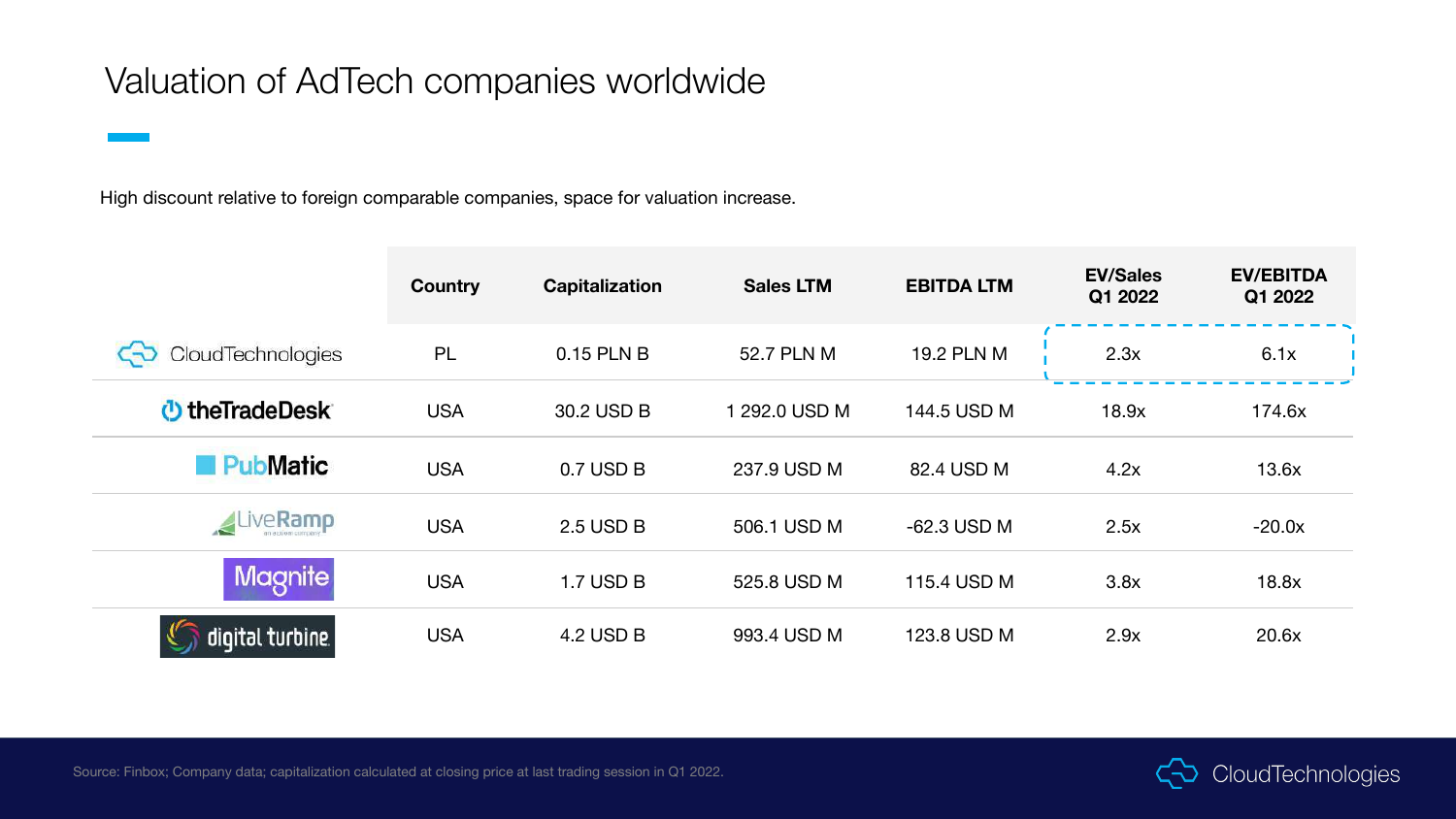### Key information about Cloud Technologies







Of The Year 2015 Finalist

Europe's Fastest